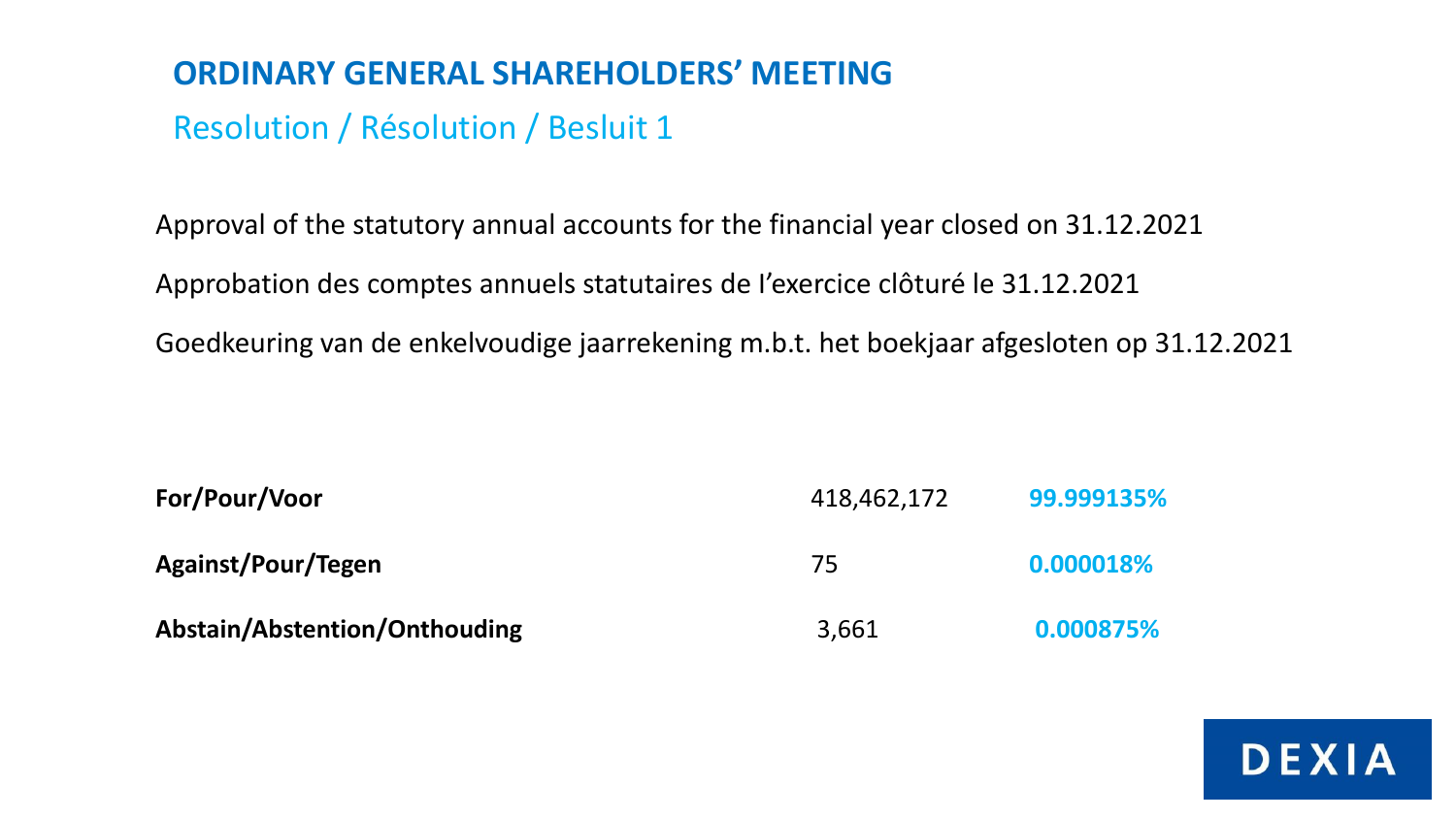Resolution / Résolution / Besluit 2

Allocation of the result

Affectation du résultat

Bestemming van het resultaat

| For/Pour/Voor                 | 418,462,224 | 99.999148% |
|-------------------------------|-------------|------------|
| Against/Pour/Tegen            | 10          | 0.000002%  |
| Abstain/Abstention/Onthouding | 3,674       | 0.000878%  |

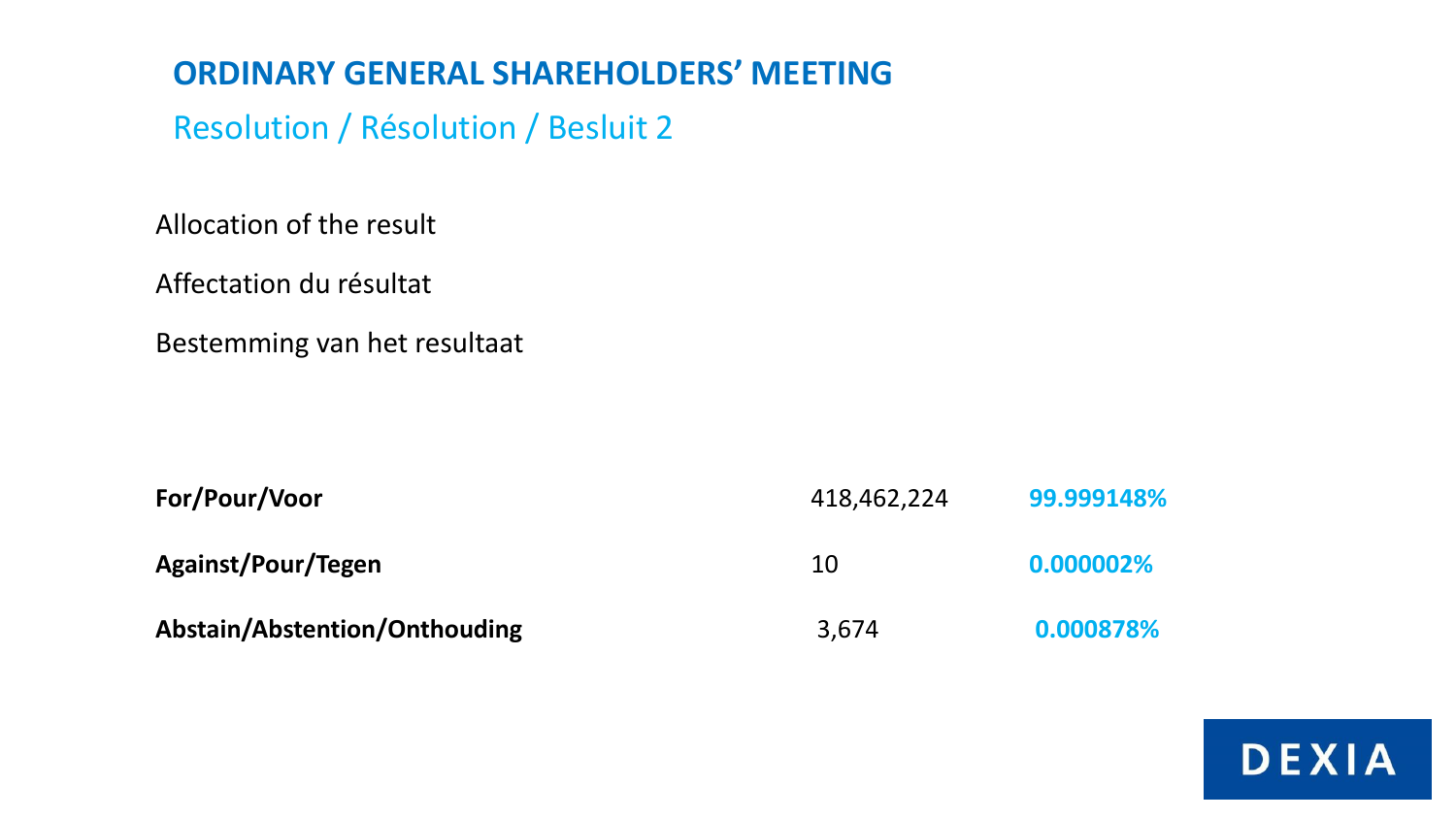# Resolution / Résolution / Besluit 3

Discharge to the directors for the exercise of their mandate during the financial year 2021 Décharge aux administrateurs pour l'exécution de leur mandat pendant l'exercice 2021 Kwijting aan de bestuurders voor de uitoefening van hun mandaat tijdens het boekjaar 2021

| For/Pour/Voor                 | 418,459,673 | 99.998538% |
|-------------------------------|-------------|------------|
| <b>Against/Pour/Tegen</b>     | 82          | 0.000020%  |
| Abstain/Abstention/Onthouding | 6,153       | 0.001470%  |

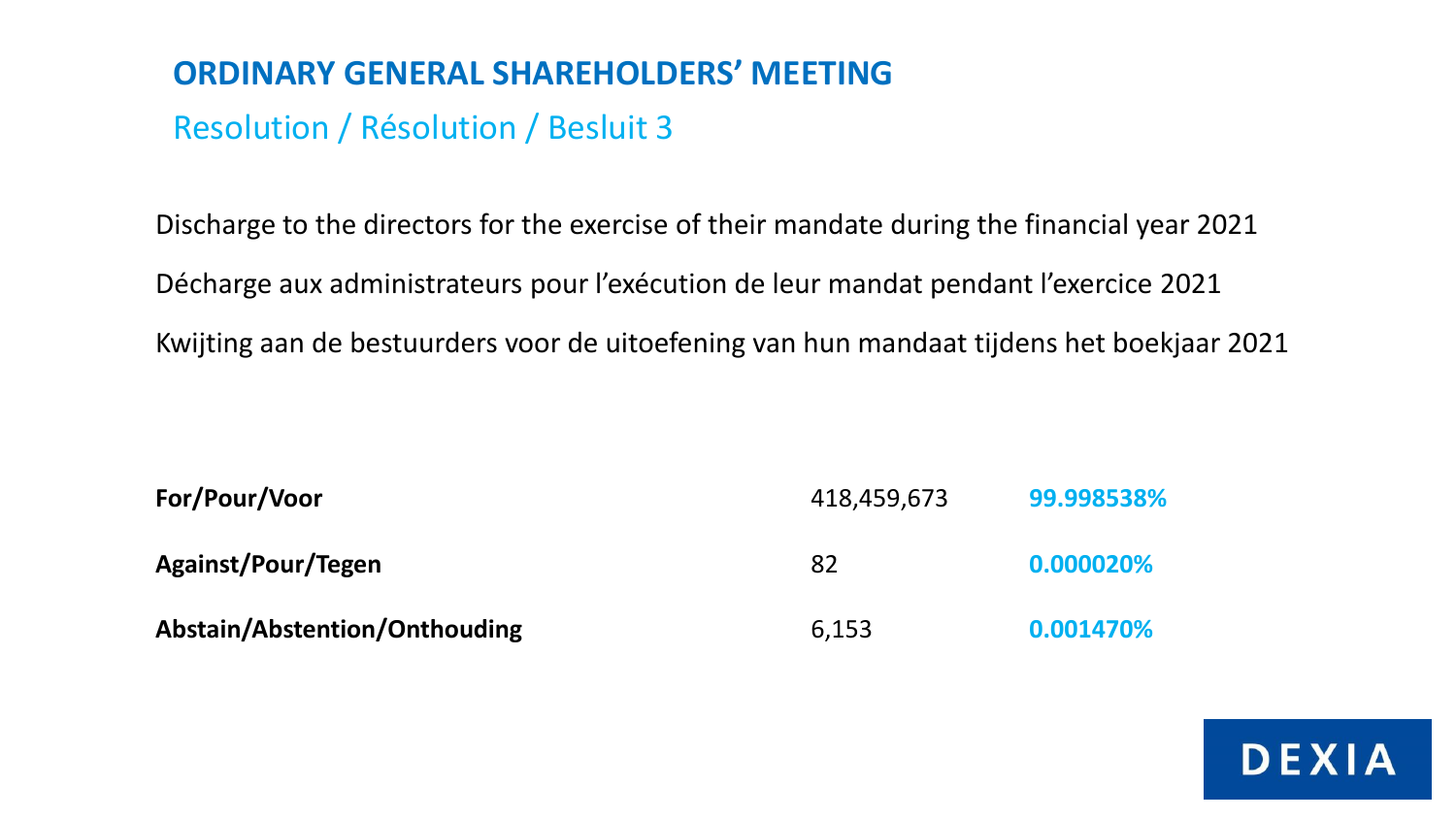# Resolution / Résolution / Besluit 4

Discharge to the statutory auditors for the exercise of their mandate during the financial year 2021 Décharge aux commissaires pour l'exécution de leur mandat pendant l'exercice 2021 Kwijting aan de commissarissen voor de uitoefening van hun mandaat tijdens het boekjaar 2021

| For/Pour/Voor                 | 418,459,740 | 99.998554% |
|-------------------------------|-------------|------------|
| <b>Against/Pour/Tegen</b>     | 19          | 0.000005%  |
| Abstain/Abstention/Onthouding | 6.149       | 0.001469%  |

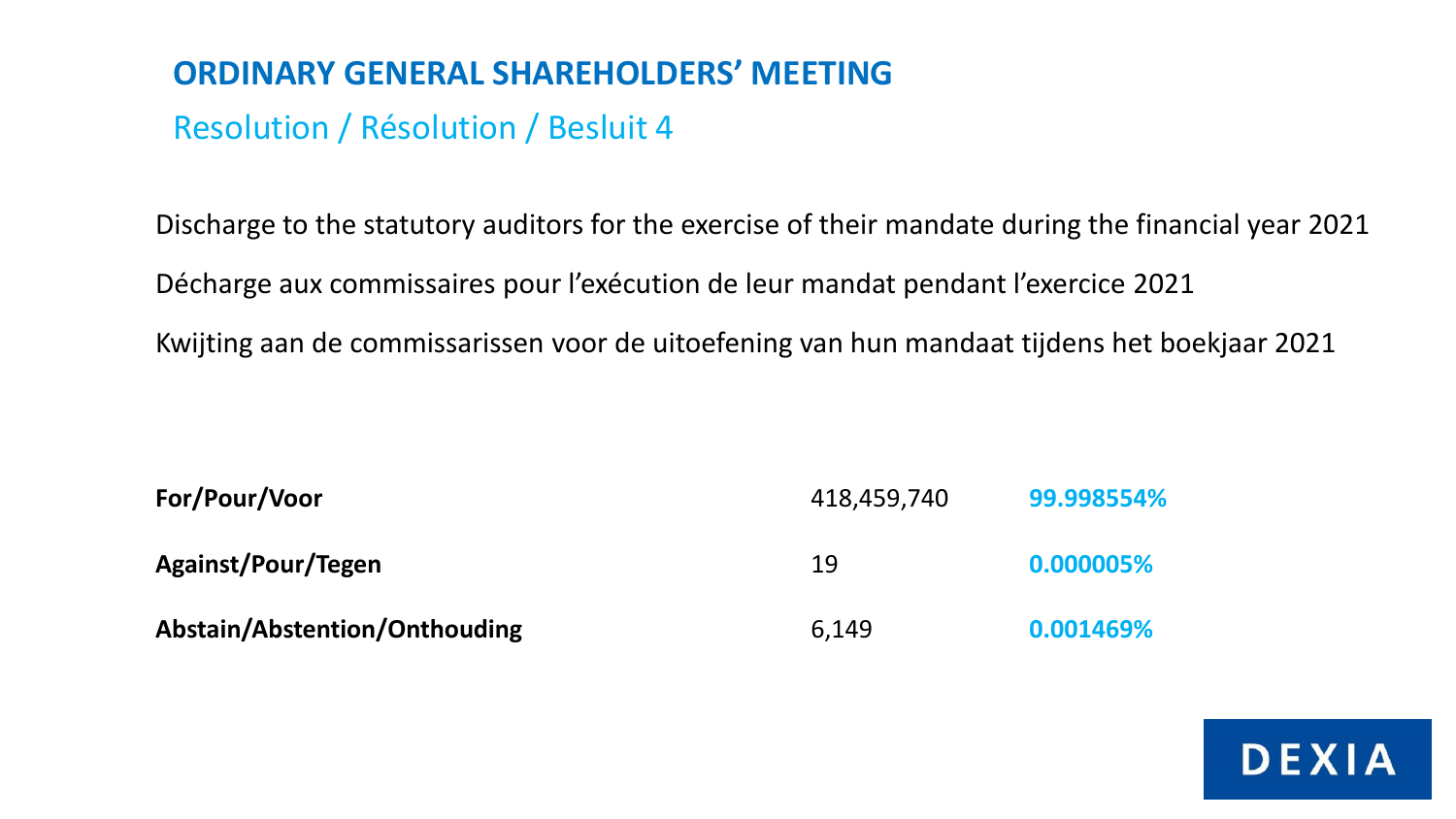Resolution / Résolution / Besluit 5

Renewal of the director's mandate of Gilles Denoyel

Renouvellement du mandat d'administrateur de Gilles Denoyel

Hernieuwing van het bestuurdersmandaat van Gilles Denoyel

| For/Pour/Voor                 | 418,462,022 | 99.999100% |
|-------------------------------|-------------|------------|
| Against/Pour/Tegen            | 30          | 0.000007%  |
| Abstain/Abstention/Onthouding | 3,856       | 0.000921%  |

**DEXIA**